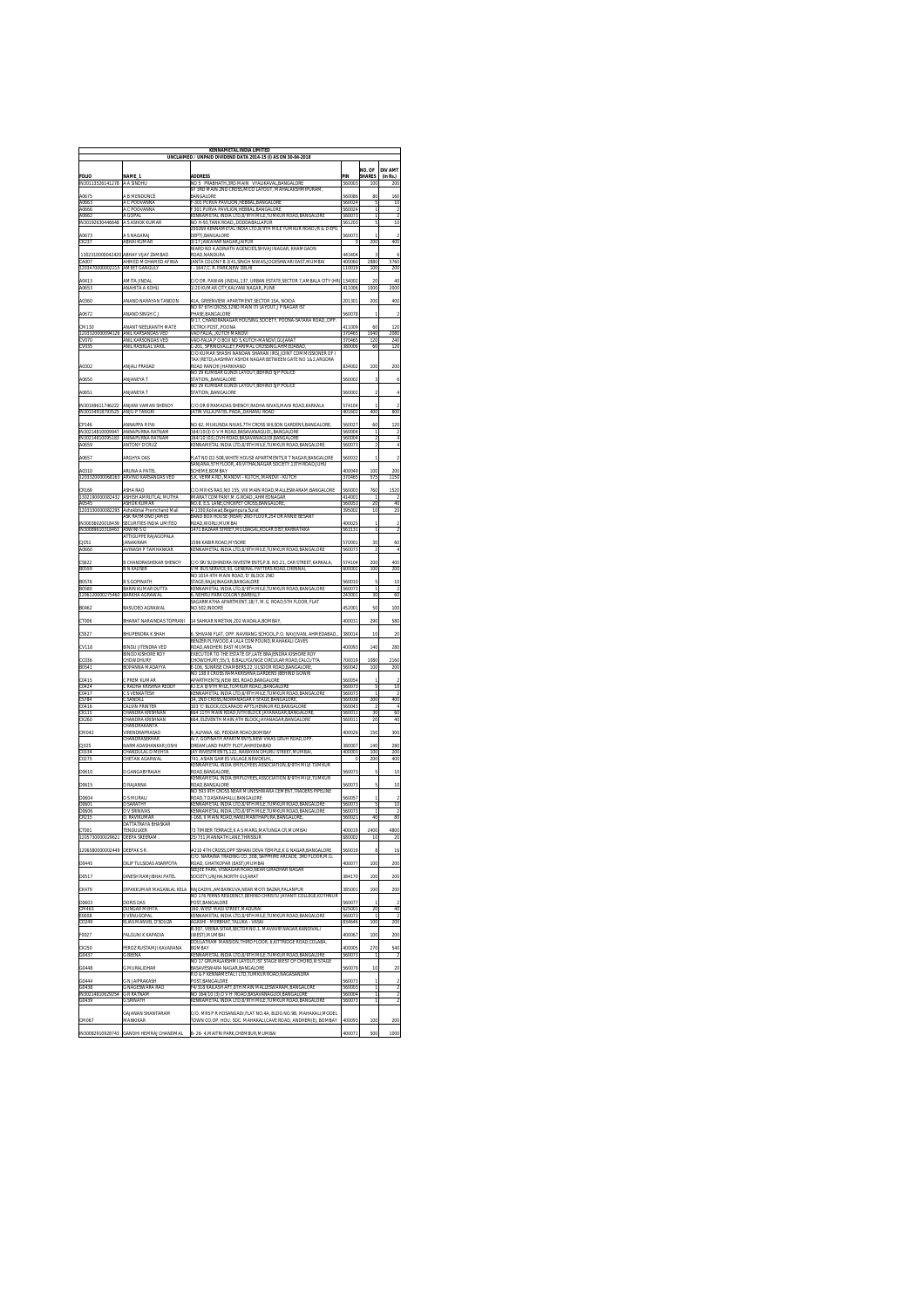| G0435                                        | <b>SIRI TALLURU</b>                                  | NO 38 IIND CROSS, RHB COLONY MAHADEVAPURA POST, WHITE FIELD<br>ROAD, BANGALORE                                                                       | 560048           |                     |                                  |
|----------------------------------------------|------------------------------------------------------|------------------------------------------------------------------------------------------------------------------------------------------------------|------------------|---------------------|----------------------------------|
| IN30214810013328                             | <b>GIRLIA SRINIVAS</b>                               | 34/1 OUT HOUSE. OPP VET SCHOOL VASAVI TEMPLE RD. V V<br>PURAM.BANGALORE<br>M/S NARAINA TRADING COMPANY.308. SAPPHIRE ARCADE. 3RD                     | 560004           | ï                   | $\overline{2}$                   |
| G0368                                        | <b>GITA BIMAL BHATIA</b><br>GULAAM ABBAS             | FLOOR M.G. ROAD. GHATKOPAR (EAST).MUMBAI                                                                                                             | 400077           | 100                 | 200                              |
| CA241                                        | ALIMOHAMMED                                          | 102. BHAJIPALA LANERASSIWALA BUILDING. 4TH FLOOR.MUMBAI<br>C/O G GOAPALKRISHNA RAO."MEENAKSHI SADAN".NO 231 . 2ND MAIN .                             | 400003           | 150                 | 300                              |
| CR026<br>G0395                               | <b>SURPUR RAMANATH RAO</b><br>GURUDAYAL KAUR         | 2ND CROSS MAHALAKSHMI LAYOUT. BANGALORE<br>3-A, MADHUVAN, UDAIPUR, RAJASTHAN                                                                         | 313001           | 3600<br>100         | 7200<br>200                      |
| 12076<br>H0249                               | <b>SURUPREET SINGH</b><br>H PRARHAKAR                | 713 B/D, GURUDWARA SUBHASH NAGAR, BAREILLY<br>KENNAMETAL INDIA LTD,8/9TH MILE,TUMKUR,BANGALORE                                                       | 243001<br>560073 | 50<br>ï             | 100                              |
| CM185<br>CD097                               | HAR NARAIN SINGH MYER<br>HARILAL SUNDARJI DESAI      | 16, REST HOUSE CRESCENT, GROUND FLOOR BANGALORE<br>23. WELLINGTON STREET.RICHMOND TOWN.BANGALORE                                                     | 560001<br>560025 | 30<br>40            | h<br>80                          |
| H0260                                        | HARISHKUMAR R KOYANI                                 | GIRIKANDRA NEW GANDHINAGAR CO-OP HSG.SOC,ST NO.6 PLOT<br>NO.87/3,B/H SHASTRI NAGAR NANA MAVA ROAD,RAJKOT                                             | 360004           | 200                 | 400                              |
| <b>HO105</b>                                 | HASIT BHARATKUMAR<br><b>IOSHIPLIRA</b>               | A10, METROPOLITAN, 20 NARGIS DUTT ROAD, PALI HILL, BANDRA<br>WEST.MUMBAI                                                                             | 400050           | 200                 | 400                              |
| 1202000                                      | HEMANT DAULATRAM GAR(                                | M/S GARG ELECTRICALS.SHYAMLAL ROAD.KHAMGAON<br>NARAINA TRADING COMPANY, 308, SAPPHIRE ARCADE, 3RD FLOOR,M.G                                          | 444303           |                     | 8                                |
| H0114                                        | <b>IEMANT VITHALDAS BHATIA</b>                       | ROAD, GHATKOPAR (EAST), MUMBAI<br>NO 7 SRI MATHAJI P & T LAYOUT, KURUSARAHALLI, IST CROSS MAIN                                                       | 400077           | 200                 | 400                              |
| H0248                                        | HIMAKARA HEGDE                                       | ROAD RANGALORE<br>DEEWAN HOMES CO-OP HSG SOC LTD.B1/307 DEWAN MAN.NAVYUG                                                                             | 60086            | 1                   | $\overline{a}$                   |
| CJ245<br>IN30012                             | ASWANT N. JHAVERI<br><b>JAYA NAGINDAS SHAH</b>       | NAGAR, VASAI (WEST)<br>C/3, NIMESH APARTMENT,S V P ROAD,BORIVLI (WEST),MUMBAI                                                                        | 401202<br>400092 | 100<br>50           | 200<br>100                       |
| IN30023930006495                             | AVAN JAMES                                           | HOUSE NO.16, Ist MAIN, IInd CROSS, MSR NAGAR, BANGALORE,<br>KARNATAKA                                                                                | 560054           | $\overline{20}$     | 40                               |
| <b>CN166</b><br>CS373                        | JAYASHREE B. NARAYAN<br>JAYVANT SOMNAY               | 206 11TH CROSS WILSON GARDENS BANGALORE<br>A-2/10 GANDHI NAGAR, MIG COLONY, BANDRA EAST, MUMBAI                                                      | 560027<br>400051 | 400<br>140          | 800<br>280                       |
|                                              | <b>JIGNA ASHUTOSH BHATT</b>                          | GOVARDHAN NAGAR BLDG NO - 4, FLAT NO 1434 WING I, OPP., POISOR<br>GYEMEKHANA, KANDIVALI W,MUMBAI                                                     | 400067           | 2850                | 5700                             |
| 1204710000000782<br>J0378<br>J0380           | JIVRAJ DHANJI MARU<br>JIVRAJ DHANJI MARU             | SHAH JAYANTILAL JIVRAJ & CO., 195, BHAT BAZAR,MUMBAI<br>SHAH JAYANTILAL JIVRAJ & CO195. BHAT BAZAR MUMBAI                                            | 400009<br>400009 | 50<br>50            | 100<br>100                       |
| 10381                                        | <b>JIVRAJ DHANJI MARU</b>                            | SHAH JAYANTILAL JIVRAJ & CO., 195. BHAT BAZAR MUMBAI                                                                                                 | 400009           | 50                  | 100                              |
| CB060<br>CC047<br>K0894                      | <b>JIWANLAL TOTARAM BAJAJ</b><br>JOTHI CHANDRASHEKAR | FLAT NO 6 BLDG 2, NEETA TERRACE, SETH MANGALDAS ROAD, PUNE<br>203, CFTRI LAYOUT, BOGADI II PHASE, MYSORE, KARNATAKA                                  | 41100<br>570006  | 1080<br>140         | 2160<br>280                      |
|                                              | K R SREEKANTHA                                       | KENNAMETAL INDIA LTD.8/9TH MILE.TUMKUR ROAD.BANGALORI                                                                                                | 560073           | 1                   |                                  |
| K0893                                        | K CHANDRASHEKHAR SHARMA                              | KENNAMETAL INDIA LTD, 8/9TH MILE, TUMKUR ROAD, BANGALORE<br>SCIENTIST, KERALA FOREST RESEARCH INSTITUTE (KFRI), WILD LIFE                            | 560073           |                     | 2                                |
| K0752                                        | K RAMACHANDRAN                                       | DIVISION, PEECHI<br>NO 7 V MAIN, 15TH CROSS LAKKASANDRA, SUBBASAJU LAYOUT                                                                            | 680653           | 420                 | 840                              |
| CM215<br>K0896                               | K MFFNAI<br>( N SUKUMARAN                            | <b>BANGALORE</b><br>KENNAMETAL INDIA LTD,8/9TH MILE,TUMKUR ROAD,BANGALOR                                                                             | 560030<br>560073 | 40<br>2             | 80<br>4                          |
| CP260                                        | K PALANIAPPAN                                        | NO 9.<br>4TH CROSS, RAMALINGANAGAR, SAIBABA COLONY, COIMBATORE                                                                                       | $\overline{1}$   | 40                  | 80                               |
| K0895<br>IN30061010269540                    | K R GURUSREE PRASAE<br>K S N VIKRAM                  | KENNAMETAL INDIA LTD.8/9TH MILE.TUMKUR ROAD.BANGALORE<br>D NO 7-3-148-A.MAIN BAZAR.HINDUPUR                                                          | 560073<br>515201 | 1<br>$\overline{2}$ | $\overline{z}$<br>$\overline{4}$ |
| K0539                                        | K S NANJUNDA SWAMY                                   | 201, V MAIN I CROSS,CHIKKANNA GARDEN, CHAMRAJPET, BANGALORE                                                                                          | 560018           | 20                  | 40                               |
| IN30286310200200                             | K SP SHAILAIA                                        | FLAT NO 213 GARUDADRI BLOCK, SEVENHILLS APARTMENTS, NIZAMPET<br>ROAD.KUKATPALLY HYDFRARAD                                                            | 500072           | f,                  | $\frac{2}{2}$                    |
| K0897<br>K0892<br>CS080                      | K S PRADEEP<br>S V PRASAD                            | NO 46 129 EAT STREET.BASAVANAGUDI BANGALORE<br>KENNAMETAL INDIA LTD.8/9TH MILE.TUMKUR ROAD.BANGALORI                                                 | 560004<br>560073 | 1<br>1              | 2                                |
| CS272                                        | K SUBRAMANIAN<br><b>SLINDARI</b>                     | A/13, VIVEKANANDA NAGAR,TRICHY ROAD,DINDIGUL<br>FLAT NO 7, 1ST FLOOR, DENA PALACE CO-OP HSG SOCIETY LTD, NAHUR<br>VII I AGE ROAD.MULUND WEST, BOMBAY | 624007<br>400080 | 380<br>480          | 760<br>960                       |
| CV006                                        | KAMLA GANESH VAZE                                    | 1331 SADHASHIV PETH POONA<br>42. RAMBAGH COLONY.SHINDE-KI-CHAWNI LASHKAR. GWALIOR                                                                    | 411030           | 40                  | 80                               |
| K0714<br>1203450000026671                    | KAMLA MEHTA<br><b>CANCHAN BHANSALI</b>               | MADHYA PRADESH<br>:/O K.S.BHANSALI,P-13 BLOCK'B' LAKE TOWN,KOLKATA                                                                                   | 474001<br>700089 | 100                 | 200<br>10                        |
|                                              | KANTA KUMARI                                         | SMT. KANTA KUMARI W/O,SH. VIJAY KUMAR (TEACHER),KHAL WALI<br>GALL DHARIWAL                                                                           |                  | 20                  | 40                               |
| 1202890000047720<br>CK004                    | KAPIL DEV KALIA                                      | HEMBHUVAN 2ND FLOOR ROOM NO 11.VATCHARAJ LANE MATUNGA<br>CR.MUMBAI                                                                                   | 143519<br>400019 | 2400                | 4800                             |
| K0899<br>CM101                               | (ASTURI G R<br>KERKAR LATA MANOHA                    | KENNAMETAL INDIA LTD,8/9TH MILE,TUMKUR ROAD,BANGALORI<br>95, NATIONAL CO-OP. HSG.SCY.,BANER ROAD, AUNDH.,POONA                                       | 560073<br>411007 | 60                  | 120                              |
| CM258                                        | KIRAN M A MENDONCE                                   | #97 3RD MAIN.2ND CROSS MICO LAYOUT.MAHALAKSHMI<br>PURAM.BANGALORE                                                                                    | 560086           | 40                  | 80                               |
| 1203390000039321                             | KIRAN PURUSHOTTAM DAGA                               | AKASH INDUSTRIES, KHAMGAON ROAD, NANDURA, NANDURA                                                                                                    | 443404           | 100                 | 200                              |
| IN3012763044047                              | COTA PADMAIA                                         | SHREE GANESH, PLOT NO 63/C, VISHNU VIHAR SOCIETY NEAR RUDA<br><b>II RAIKOT</b>                                                                       | 360005           | 100                 | 200                              |
| K0570                                        | KRIPA VISHWAMBHERNATH<br>KRISHNABAI GAJANAN          | 151. BALDEONAGAR JODHPUR.<br>C/O ANIL N BUUR,6 LEELA APARTMENT KOHINOOR COLONY,SAHAKAR                                                               | 342003           | 40                  | 80                               |
| K0677<br>CS274                               | MANKIKAR<br>KUDPI GIRIJA SHENOY                      | NAGAR NO 2 PARVATI,PUNE<br>KALYANI, 55, TATA SILK FARM, BASANAGUDI, BANGALORI                                                                        | 411009<br>560004 | 140<br>180          | 280<br>360                       |
| CS275                                        | KUDPI KAMALAKSHA SHENOY                              | 55 TATA SILK FARM BANGALORE                                                                                                                          | 560004           | 20                  | 40                               |
| CJ254<br>1203480000020571                    | KULJEEV JAISWAL                                      | CHAKRESHWARI SHIPING AGENCY PVT. LTD. 109. ANAHDN BHAVAN.290.<br>S B SING ROAD, FORT, BOMBAY                                                         | 400001           | 200                 | 400                              |
|                                              | LALCHAND                                             | H NO 911,225 / 3,PARVATIYA COLONY,FARIDABAD                                                                                                          | 121005           |                     |                                  |
| CS667                                        | LAXMIBAI RAYAPPA SHANBHAG                            | 26. KUBER PLOT 43. SECTOR 17.VASHI NEW BOMBAY                                                                                                        | 400703           | 200                 | 400                              |
| CD378<br>L0163                               | AXMICHAND SHANJI DEDHIA<br>LIA NAVEENAN              | 6, BHALERAO BUILDING, DR. AMBEDKAR ROAD, MULUND (W), BOMBAY<br>KENNAMETAL INDIA LTD, 8/9TH MILE, TUMKUR ROAD, BANGALORI                              | 400080<br>560073 | 400                 | 800<br>2                         |
| CH045                                        | OVINA RAMA HARDASANI                                 | JETHBAI COLONY BL NO.1.FLAT NO.4. MORI ROAD MAHIM.BOMBAY                                                                                             | 400016           | 1000                | 2000                             |
| M0905<br>IN30189510018214                    | <b>MD MONAPPA</b><br>M L B GOWDA                     | 229/46 6TH MAIN 4TH CROSS GOKUL IST STAGE II<br>PHASE, DIWANARAPALYA MATHIKERE, BANGALORE<br>NO. 618, III BLOCK RAJAJINAGAR, BANGALORE, KARNATAKA    | 560054<br>560010 |                     | 2                                |
| M0919                                        | A MOHAN                                              | NO 48/2A IV TEMPLE STREET, MALLESWARAM, BANGALORE<br>KENNA METAL (INDIA) LTD,ENGINEERED PRODUCTS GROUP, 8/9 MILE                                     | 56000            |                     | 2                                |
| M0920<br>CO010                               | M NAGA VENKATA RAMANA<br>M OM PRAKASH                | TUMKUR ROAD.BANGALORE<br>NO.64, I FLOOR,CHOWDESHWARI TEMPLE STREET,BANGALORI                                                                         | 560002           | 40                  | 80                               |
| M0909                                        | <b>M R ALAGAM BHATTA</b>                             | VO 54 BALAJI NAGAR, BYADARAHALLI MAGADI ROAD, BANGALORE                                                                                              | 56009            |                     | 2                                |
|                                              |                                                      | NO 11 HASMITHA RESIDENCY TE 3 11TH MAIN ROAD NR LAKSHMIKANTH                                                                                         |                  |                     |                                  |
| 1203320008623659<br>M0908                    | <b>M R RAJESH</b><br>M S PRAVEEN KUMA                | KALYANAMANTAPA PADMANABHANAGAR, BANGALORE<br>KENNAMETAL INDIA LTD,8/9TH MILE,TUMKUR ROAD,BANGALORE                                                   | 560070<br>560073 | 42                  | 84                               |
| C5717                                        | M S SOWRHAGYA                                        | M VENKATE GOWDA C/O R NAGARAJU,DOOR NO.S 1868, 2ND<br>TAGE 2ND BLOCK. RAJAJI NAGAR BANGALORE                                                         | 560010           | 40                  | 80                               |
| M0915                                        | M SHANMLIGANATHAN<br>MAHENDRA AMRUTLAL               | KENNAMETAL INDIA LTD R/9TH MILE TUMKUR ROAD RANGALORE<br>B-308 ELLORA APRT.JAI AMBE MATA ROAD.RAJESH HOTEL GALLI                                     | 560073           | T                   | 7                                |
| 1205620000004113 SOMARYA<br>IN30267930222684 | <b>MAHESH NATH</b>                                   | BHAYANDER W,THANE<br>151.BALDEO NAGAR.MA<br>URIA EXTN ILJODHPUR                                                                                      | 401101           | 110                 | 220<br>80                        |
| M0902                                        | MANCHICALAPATI SUBBU<br>SINGH                        | 31/29/2 KALYANAMANDAPAM STREET, BALAJI NAGAR, NELLORE                                                                                                | 524002           | 2000                | 4000                             |
| CS937                                        | MANISH V. SHAH                                       | 7, JAMNABAI BLDG, 2ND FLOOR, OOMER PARK, WARDEN ROAD, BOMBAY                                                                                         | 400036           | 50                  | 100                              |
| CR007                                        | <b>MATIGHATTA SITARAMAYYA</b><br>RAMACHANDRA         | 1705. EAST END 'A' MAIN ROAD, JAYANAGAR, 9TH BLOCK, BANGALORE                                                                                        | 560069           | 760                 | 1520                             |
| CS571<br>CM312                               | MAYA DIPAK SHETH<br>MAYA HARKISHAN HINDI II          | NATHA SHETH'S DEHLO.AT & PO SANAND.DIST. AHMEDABAD<br>1201/2. MAKERS CHAMBERS.221. NARIMAN POINT.BOMBAY                                              | 382110<br>400021 | 200<br>320          | 400<br>640                       |
| CP262<br>CG117                               | <b>MAYANK P PATEL</b>                                | NEW NO 7, HAYES ROAD, BEHIND OLD RESERVE BANK, BANGALORE                                                                                             | 560025           | 40                  | 80                               |
| CM426                                        | <b>MEENA GUPTA</b><br>MEENAVSHI MITA                 | F14, SHANTI NAGAR, CANTT. KANPUR<br>B-186. SHEIKH SARALPHASE I. S.F.S. NEW DELHI                                                                     | 208004<br>110017 | 280<br>200          | 560<br>400                       |
| IN30154917989188<br>IN30051315308815         | MEHUL R PUNAMIYA<br>MEMON SOFIYABANU                 | PUNAMIYA HOSPITAL.OPP ICICI BANK IRANI ROAD.DAHANU RD<br>BABI VAS, MEHSANA, GUJARAT                                                                  | 401602<br>384001 | 392<br>25           | 784<br>50                        |
| CK022                                        | MENALLUR KOTHANDARAM                                 | ROOM NO ELEVEN (11), HEEMBHUVAN, VATCHRAJ LANE MATUNGA<br>CR, MUMBAI                                                                                 | 400019           | 6240                | 12480                            |
| 1202000000248641                             | MILIND SUDHAKAR PATANKAR                             | KATHIPURA ANJANGAON.DIST - AMRAVATI ANJANGAON                                                                                                        | 444705           | 9                   | 18                               |
| IN30102220150698                             | MOHAN ADIMULAM                                       | PLOT NO 91 B SAGAR SOCIETY,ROAD NO 2,BANJARA HILLS,HYDERABAD<br>AP                                                                                   | 583102           | 200                 | 400                              |
| CP249<br>M0906<br>CD271                      | <b>MOTICHAND POONJABHAI</b><br>MRINMOY KUMAR DAS     | 34/35 (NEW) D B ROAD R S PURAM POST BOX 1153.COIMBATOR<br>KENNAMETAL INDIA LTD,8/9TH MILE,TUMKUR ROAD,BANGALORE                                      | 641002<br>560073 | 600<br>f            | 1200                             |
|                                              | MUKESH DOSHI                                         | DR.P.V.DOSHISAMARPAN OR R.P.ROADRAJKOT                                                                                                               | 360001           | 50                  | 100                              |
| CH017<br>1302080000440782                    | MYSORE RAMASWAMY<br>SRIKANT                          | MURALIDHAR M HARIKRISHNAN LAXMI-SAGAR BLOCK C2-C3,127 BHAUDAJI ROAD, MATUNGA, BOMBAY<br>1ST MAIN RD., GANDHINAGAR, BANGALORE<br>NO. 30/31,           | 400019<br>560009 | 900<br>40           | 1800<br>80                       |
|                                              |                                                      |                                                                                                                                                      |                  |                     |                                  |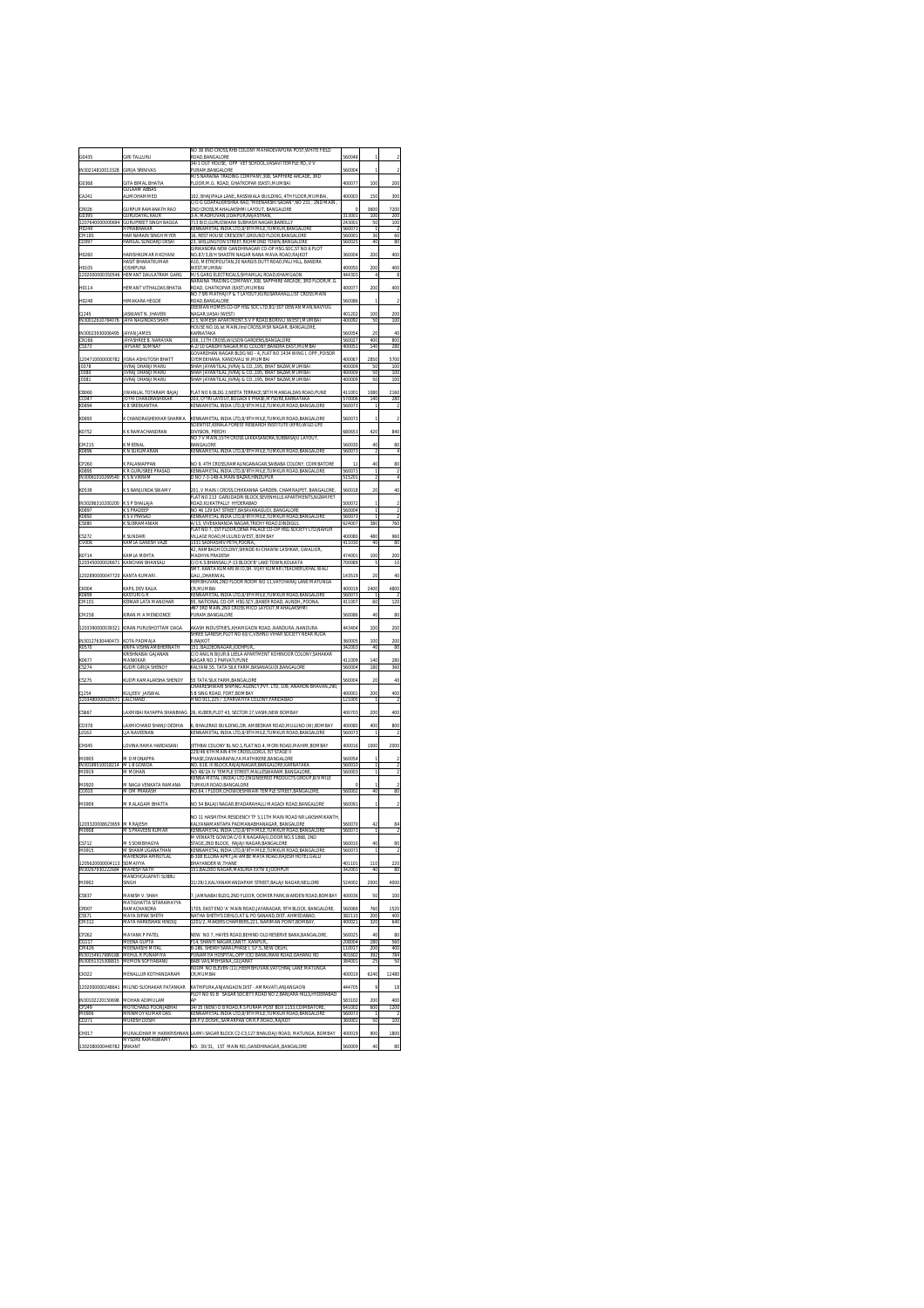| N0481                                                    | N ARUMUGAM                                                           | (O 11 3RD CROSS BEHIND PRASANNA THEATRE MAGADI MAIN<br>ROAD, BANGALORE                                                                             | 560023                     |                          | $\ddot{4}$                     |
|----------------------------------------------------------|----------------------------------------------------------------------|----------------------------------------------------------------------------------------------------------------------------------------------------|----------------------------|--------------------------|--------------------------------|
| N0483                                                    | N GOPAI                                                              | FLAT NO 201 RAGNA LOVEUDS APARTMENT.N181-N182 2ND<br>MAIN, SANCHAL LAYOUT ASHWATH NAGAR, THANISANDRA BANGALORE                                     | 560045                     |                          | 10                             |
| N049<br>N0503                                            | N H SESHADR<br>N R RAJANNA                                           | KENNAMETAL INDIA LTD.8/9TH MILE.TUMKUR ROAD.BANGALORE<br>KENNAMETAL INDIA EMPLOYEES.ASSOCIATION 8/9TH MILE.TUMKUR<br>ROAD BANGALORE                | 560073<br>560073           | 5                        | 10                             |
| N0498                                                    | N RAMANATHAN                                                         | NO 70 I FLOOR 3RD CROSS,I STAGE KIRLOSKAR COLONY,SHANKAR<br>MUTT, BANGALORE                                                                        | 560079                     |                          | $\overline{2}$                 |
| N0492                                                    | V RAVI                                                               | (ENNAMETAL INDIA LTD, 8/9TH MILE<br>TUMKUR ROAD, BANGALOR                                                                                          | 560073                     |                          | $\overline{2}$                 |
| N0497<br>CV068<br>IN30210                                | NAGENDRA B<br>NAHEED III PARDIWALA<br>NARAYAN PRASAD SHARMA          | NO 44 5TH CROSS MALLESWARAM WEST MILK COLONY. BANGALORE<br>'HEERA".30. PALACE ROAD.BANGALORE<br>16, ALIPORE ROAD, KOLKATA                          | 560055<br>560052<br>700027 | 1<br>2400<br>10          | $\overline{2}$<br>4800<br>20   |
| N0484                                                    | NARAYANAN GANESHAN                                                   | VO 81 FLAT NO 104 RV APTS, 26 IST MAIN IST BLOCK IIIRD<br><b>TACE RASAVESHWADAMACAD RANCALOR</b>                                                   | 560079                     |                          | $\overline{2}$                 |
| IN30061010481529<br>1203660000155843<br>IN30088814782136 | NARENDRA MEHTA<br>NARESH KUMAR<br>NEELIMA PRAKASH AGASHE             | 885. 18TH MAIN 5TH BLOCK RAJAJINAGAR BANGALORE<br>SUBHASH NAGAR.RAIGARH.CHURU.SADULPOR<br>1002/34 YESHOMAN, RAJENDRA NAGAR, PUNE                   | 560010<br>331023<br>411030 | 20<br>80<br>420          | 40<br>160<br>840               |
| N0240                                                    | VEELIMA PRAKASH AGASHE                                               | 125/7, VIKAS APARTMENT, TMV COLONY, PUNE<br>9, JINESH KRUPA, 2ND FLOOR,234, KASTURBA ROAD,MULUND                                                   | 411037                     | 420                      | 840                            |
| N0283                                                    | NFFPA KIRIT ZAVFRI<br>NERGISH KAIKHUSHROO                            | (WEST), MUMBAI                                                                                                                                     | 400080                     | 50                       | 100                            |
| <b>BB067</b><br>CS564                                    | <b>LUMBER</b><br>IMESH SUMATILAL SHAH<br>VIRANJANA RASHMIKANT        | 48/50. WALKESHWAR, 2ND FLOOR, MUMBAI<br>3B/11, TRILOK,P O BOX NO.6780,SION (WEST),BOMBAY                                                           | 400006<br>400022           | 50<br>880                | 100<br>1760                    |
| N0447<br>IN30088814308874                                | <b>DAMANI</b><br>VIRMAI GLIPTA                                       | SADHANA<br>2ND FLOOR B ROAD<br>CHURCHGATE, MUMBAI<br>H NO 96.SECTOR 5.TRIKUTA NAGAR.JAMMU                                                          | 400020<br>180012           | 100<br>50                | 200<br>100                     |
| <b>NO505</b><br>IN30023911645416                         | <b>VIRMAL KUMAR NAYAK</b><br>VIRMALA DEVI O V                        | :/O GOVT HOSPITAL, POST BARBIL, DIST KEONJHAR, ORISSA<br>NO.1471, BAZAR STREET, MULBAGAL, KOLAR DISTRICT                                           | 758035<br>563131           | 30                       | 60                             |
| 1203320001131591                                         | NIRMALA M SHAH<br>NIRMALA TULSIDAS CHUDASMA                          | HOUSE N C C X-239, ADIPUR, DIST KUTCH, KUTCH<br>C/O STATE RANK OF SALIRASHTRA NAMAVADAR                                                            | 370205<br>362630           | 10<br>200                | 20<br>400                      |
| CC133                                                    | NISKALP INVESTMENTS &                                                | C/O IIT CORPORATE SERVICES LIMITED, IIT HOUSE. OPP. VAZIR GLASS                                                                                    |                            |                          |                                |
| N0335<br>N0490                                           | TRADING CO LTD<br>NITIN DESHPANDI                                    | WORKS,J.B. NAGAR, M. VASANJI ROAD, ANDHERI(E), MUMBAI<br>KENNAMETAL INDIA LTD,8/9TH MILE,TUMKUR ROAD,BANGALOR                                      | 400059<br>560073           |                          | 100<br>$\overline{2}$          |
| CJ117                                                    | NIVEDITA R JALISATGI                                                 | :/O MR R M JALISATGI,ADVOCATE,NITHYANAND MATH ROAD,SIRSI                                                                                           | 581401                     | 280                      | 560                            |
| CT092                                                    | NOSHIR KAIKHSHRU TODIWALA                                            | CAMA BUILDING, SECOND FLOOR, GILDER CANE, BOMBAY<br>OTHAYOTH HOUSE, POST PONNIAM WEST, VIA TELLICHEERY, CANNANORE                                  | 400008                     | 160                      | 320                            |
| CK0B4                                                    | O CHANDRASEKHARAN                                                    | DIST<br>GURUPRASAD STORES.435. MIDDLE SCHOOL                                                                                                       | 670641                     | 40                       | 80                             |
| CG156                                                    | O.V. GURUNATH<br>DEVADAS SHENOY                                      | ROAD.VISVESWARAPURAM.BANGALORE<br>:/O B.V. BHANDARKAR, NO. 15, "GEETHAVAS", 12TH CROSS, WILSON<br><b>SARDEN.BANGALORE</b>                          | 560004                     | 40                       | 80                             |
| P0709<br>P0927                                           | H VENKATESWARAN                                                      | B/14, SRI SAI APARTMENTS, M.D. KENI ROAD, BHANDUP VILLAGE<br>(EAST).MUMBAI                                                                         | 56002<br>400042            | 100<br>460               | 200<br>920                     |
| P0942                                                    | <b>MADHUSUDAN</b>                                                    | KENNAMETAL INDIA LTD,8/9TH MILE,TUMKUR ROAD,BANGALOR                                                                                               | 560073                     |                          |                                |
| CN153                                                    | P NAVARATNAMALA                                                      | 50. UPSTAIRS.WEST ANJANEYA TEMPLE STBASAVANAGUDI.BANGALORE<br>50 LIPSTAIRS WEST ANIANEYA TEMPLE                                                    | 560004                     | 40                       | 80                             |
| CP217<br><b>CK098</b>                                    | P PANDURANGAIAH<br>P R KOKILAM                                       | STREET.BASAVANAGUDI.BANGALORE<br>C/O MR V K MALLIKARJUNAN,WIDIA (INDIA) LTD,8/9TH MILE TUMKUR<br>ROAD.BANGALORE                                    | 560004<br>560073           | 80<br>60                 | 160<br>120                     |
| P0940<br>CS322                                           | <b>S SHENDE</b><br>P V SURENDRAN                                     | (ENNAMETAL INDIA LTD, 8/9TH MILE, TUMKUR ROAD, BANGALOR<br>6A/32, PEREIRA NAGAR, KHOPAT, THANE                                                     | 560073<br>400601           | 20                       | 40                             |
| P0943                                                    | <sup>&gt;</sup> VENKATARAMANA RAO                                    | OLD NO 386 NEW NO 322.IIND CROSS MALLASANDRA MAIN ROAD.T<br>DASARAHALLI (P O), BANGALORE                                                           | 560057                     |                          | $\overline{2}$                 |
| CB253                                                    | P.BALACHANDRA BABU                                                   | NO.7, 'VENKATADRI NILAYAM', 9TH MAIN ROA,MUTHYALANAGAR<br>BANDAPPA GARDEN, BANGALORE,<br>2-2-1130/26/1/2(F-20), PRASHANTH NAGAR, NEW NALLAKUNTA    | 560054                     | 200                      | 400                            |
| P0651                                                    | P.J. MURTHY<br>PADMANARH KRISHNAKANT                                 | <b>HYDERARAD</b>                                                                                                                                   | 500044                     | 100                      | 200                            |
| CP223                                                    | PATEL                                                                | 194 GUJARAT SOCIETY.LAXMI NIWAS SION (WEST).BOMBAY<br>SSKAYDEE LEASING AND INVESTMENT, PRIVATE LIMITED, 55 C, MITTA                                | 400022                     | 120                      | 240                            |
| CSR63<br>12056600000<br>P0876                            | PALLAV SHETH<br>PALLAVI VIMAL SHETH<br>PANKAJ HARIANI                | TOWERS. 5TH CROSSNARIMAN POINT. MUMBAI<br>NARAYANI KRUPA,BHARTINAGAR 4,NR GANDHIGRAM,RAJKOT<br>BH-10 (WEST).SHALIMAR BAGH.DELHI                    | 400021<br>360007<br>110052 | 150<br>10<br>50          | 300<br>$\overline{20}$<br>100  |
|                                                          |                                                                      | FLAT NO 5 SANKET APPARTMENT, BEHIND M J COLLEGE                                                                                                    |                            |                          |                                |
|                                                          | PANKAJ SURESH RANE                                                   | IALGAON, IALGAON                                                                                                                                   | 425001                     | 6                        | 12                             |
| IN30036010584046<br>CM272                                | PARAG SHREEKANT<br>MANDREKAR                                         | DARSHAN, PLOT 16, TPS VLLINKING ROAD EXTN. SANTACRUZ<br>BOMBAY                                                                                     | 400054                     | 280                      | 560                            |
| P0939                                                    | ARAMESWARAREDDY DEVI                                                 | 1219 3RD MAIN AMBEDKAR LAYOUT.KAVALBYRASANDRA R T<br>VAGAR, BANGALORE                                                                              | 560032                     |                          |                                |
| P0948<br>1203320002028912                                | PARVATHI KIRAN<br>PATEL ASMITA RAJNIKANT<br><b>AWANKI IMAR</b>       | KENNAMETAL INDIA LTD,8/9TH MILE,TUMKUR ROAD,BANGALI<br>10 NAVRANG BUNGLOW, B/H NAGPUR COLLEGE, MEHSANA<br>A.B ROAD INDORE FLAT NO.402.SHANTI VILLA | 560073<br>384002           | 5                        | 10                             |
| 1201090000260444                                         | JAGDISHPRASAD GOENKA<br>PERCYVAL ANTONY LAWRENCE                     | A/2/293.SILICON.CITY.INDORE RAJENDRA NAGAR.INDORE<br>C/O MRS C SEQUEIRA ALVARES ROAD, NEAR KADRI                                                   | 452012                     | 5                        | 10                             |
| IN30267930653224                                         | RASQIUINHA                                                           | <b>MARKET, MANGALORE, KARNATAKA</b><br>C/O AMIT MODAK,,1393/95, SHUKRAWAR PETH,,B/19, VISHNU<br>PUNE<br>KRIIPA                                     | 575002                     | 15                       | 30                             |
| CP572<br>P0938                                           | POPATRAO PAIGUDE<br>RABHAKAR M                                       | NO 8 IST 'A' CROSS NANJAPPA REDDY.GARDEN BEHIND CHILDREN<br>EDUCATION, SOCIETY YESHWANTPUR, BANGALORE                                              | 411002<br>560022           | 100<br>10                | 200<br>20                      |
| CN179<br>P0667                                           | <b><i>PRABHAKAR NAIR</i></b><br>RADEEP J NAIR                        | YASH-DEEP.GAJRA GEAR COLONY.(MOTI BANGLA). DEWAS<br>35, VII CROSS STREET WEST SHENOY NAGAR MADRAS                                                  | 455001<br>600030           | 100<br>100               | 200<br>200                     |
| IN30198310046209                                         | PRADEEP KUMAR KHANDELWAL                                             | 19. NARBADA SADANBEHIND VIJAY TALKIES.NEEMUCH (M.P.)                                                                                               | 458441                     | 25<br>500                | 50                             |
| IN30154918793646                                         | PRADEEP P TANGRI<br><b>RAMILA B TOPRANI</b><br>PRAMOD GUPTA          | JATIN VILLA PATEL PADA. DAHANU ROAD<br>14 SAHKAR NIKETAN, 202 WADALA, BOMBAY<br>21/50A, ETAWAHA BAZAR, KANPUR                                      | 401602<br>400031<br>208001 | 340<br>200               | 1000<br>680<br>400             |
| CT011<br>P0640<br>IN30088813753301                       | <b>RAMOD KUMAR</b>                                                   | 3/86. VIVEK KHAND 3. GOMTI NAGAR LUCKNOW                                                                                                           | 226010                     | 100                      | 200                            |
| P0941                                                    | PRANEET SANJEEV BANGERA                                              | KENNAMETAL INDIA LTD, 8/9TH MILE, TUMKUR ROAD, BANGALORE<br># 896 8TH A MAIN, 3RD BLOCK 3RD STAGE, BASAVESHWAR                                     | 560073                     |                          | $\overline{2}$                 |
| P0947<br>P0949                                           | PRARTHANA U<br>PRASHANT DATTATRAYA BHAT                              | NAGAR, BANGALORE<br>G-003 GROUND FLOOR. ALEKHYA NEST' NO 127 5TH EAST MAIN ROAD ITI<br>LAYOUT B S K II STAGE BANGALORE                             | 560079<br>560085           | 1<br>٦                   | $\overline{\mathbf{z}}$<br>2   |
|                                                          | RAVINKUMAR R SHAH                                                    | -107, BORSALI APARTMENT, NR CAMA HOTEL,KHANPUR, AHMEDABAD                                                                                          | c                          | 400                      | 800                            |
| P0682<br>P0684                                           | PREETI N AGGARWAL                                                    | 741, ASIAN GAMES VILLAGE NEWDELHI<br>C/O JYOTHI STEEL CORPORATION, 18, SADAR PATRAPPA                                                              | $\theta$                   | 1200                     | 2400                           |
| CG268<br>P0937                                           | PRITAM GOEL<br><b>RIYA G S</b>                                       | ROAD, BANGALORE<br>NO 1752 "SHANDILYA".21ST CROSS 4TH MAIN.C BLOCK<br>SAHAKARANAGAR,BANGALORE                                                      | 560002<br>560092           | 100                      | 200<br>10                      |
| CS660                                                    | PURNIMA NUTAN SHETH                                                  | M/s.NUTAN K.SHETH., NATHA SHETHS DEHLU, AL-PO-SANAND<br>.,(DIST<br>AHMEDABAD)                                                                      | 382110                     | 120                      | 240                            |
| 1203390000091021                                         | PURUSHOTTAM CHETANDAS<br>DAGA (HUF)                                  | AKASH INDUSTRIESKHAMGAON ROAD.NANDURA                                                                                                              | 443404                     | 20                       | 40                             |
| 1207780000003565                                         | PUSHPA BHAGWANDAS DHRUV                                              | SAI PRABHA APPARTMENT,J-B THAKKAR MARG,GOREPETH,NAGPUR<br>S124 IST CROSS KECHS, 3RD STAGE IST MAIN 4TH                                             | 440010                     | 20                       | 40                             |
| R0710<br>R0720                                           | R C SHEKAR<br><b>R G PRADEEP</b>                                     | <b>BLOCK BASAWESWARANAGAR BANGALORE</b><br>KENNAMETAL INDIA LTD.8/9TH MILE.TUMKUR ROAD.BANGALORE                                                   | 560079<br>560073           | $\overline{5}$<br>Ŧ      | 10<br>$\overline{\mathbf{z}}$  |
| R0712                                                    | R JAYAKANTHAN                                                        | KENNAMETAL INDIA LTD, 8/9TH MILE TUMKUR ROAD, BANGALORE<br>NO 53 'B' BLOCK, AMRUTHANAGARA, SAHAKARANAGARA                                          | 560073                     | f,                       | $\overline{a}$                 |
| R0709                                                    | R JAYANTH                                                            | DOST RANCALODE<br>ARUNODAYA", 3AC-409, 3'A' CROSS, II BLOCK, KALYANA                                                                               | 560092                     | $\overline{\phantom{a}}$ | 10                             |
| CP098<br>R0722                                           | R PADMANABHAN<br>R RAVICHANDRAN                                      | NAGARABANGALORE<br>KENNAMETAL INDIA LTD,8/9TH MILE,TUMKUR ROAD,BANGALOR                                                                            | 560043<br>560073           | 80                       | 160<br>$\overline{\mathbf{z}}$ |
| IN30214810153565                                         | <b>RENGARAJAN</b>                                                    | <b>50 RAKSHA NEST 1ST FLOOR,5TH CROSS KARNATAKA</b><br>AYOUT, MAHALAKSHMIPURAM, BANGALORE<br><b>S.D.FIELD NEAR HEAD POST OFFICE, ETAWAH</b>        | 60086<br>206001            | 100<br>100               | 200                            |
| IN30055610231064<br>R0716                                | RACHNA RANI TOLANI<br>ADHAKRISHNAN F                                 | -2 FIRST FLOOR UTTAM APARTMENTS 32-8 8TH MAIN<br>OAD, MALLESWARAM, BANGALORE                                                                       | 560003                     |                          | 200                            |
| IN30131320528077                                         | RAGHAVENDRA BHAT                                                     | NLF/1/4 BDA FLATS,NANDINI LAYOUT,BANGALORE<br>NO 1752 "SHANDILYA",21ST CROSS 4TH MAIN,C BLOCK                                                      | 560096                     | 30                       | 60                             |
| R0711                                                    | RAGHAVENDRA PRASAD R S                                               | AHAKARANAGAR RANGALORE<br>501. NAVDURGA CHS LTD. KAKA SOHANI PATH. GHANTALI.BEHIND RAM<br>MARUTI ROAD, THANE                                       | 560092<br>400602           | 5<br>50                  | 10<br>100                      |
| IN30112716332468<br>R0738<br>IN30154918793517            | RAJAN DASHARATH KETKAR<br>RAJEEV KULKARNI<br>RAJRANI P TANGRI        | KIEA 8/9TH MILE, TUMKUR ROAD, BANGALORE<br>JATIN VILLA,PATEL PADA, DAHANU ROAD                                                                     | 560073<br>401602           | 1100                     | 10<br>2200                     |
| 1203390000033387                                         | RAKESH GOVINDAS DAGA                                                 | DAGA OIL MILL, KHAMGAON ROAD NANDURA (C. RLY), DIST<br>BULDANA.NANDURA                                                                             | 443404                     | 50                       | 100                            |
| CA010<br>R0721                                           | RAM BABU AGARWALA<br>RAMAKUMAR A (<br><b>RAMESHCHANDRA PUSARAMJI</b> | 4.KATRA ROAD.ALLAHABAD<br>KENNAMETAL INDIA LTD,8/9TH MILE,TUMKUR ROAD,BANGALORI<br>49 B KRUSHNARPAN COLONY, NEAR PANAT HOUSE, POST SAI             | 211002<br>56007            | 160                      | 320<br>$\overline{\mathbf{z}}$ |
| 1202000000222074<br>CB334<br>IN30226911183062            | HTAS<br>RANJIT NARAIN <u>DAS BHAVNANI</u>                            | NAGAR AMRAVATI<br>508. STH FLOOR SINDHU APARTMENTS NARAYAN NAGAR SION.<br><b>CHUNABHATTI, BOMBAY</b>                                               | 444607<br>400022           | 100<br>20                | 200<br>40                      |